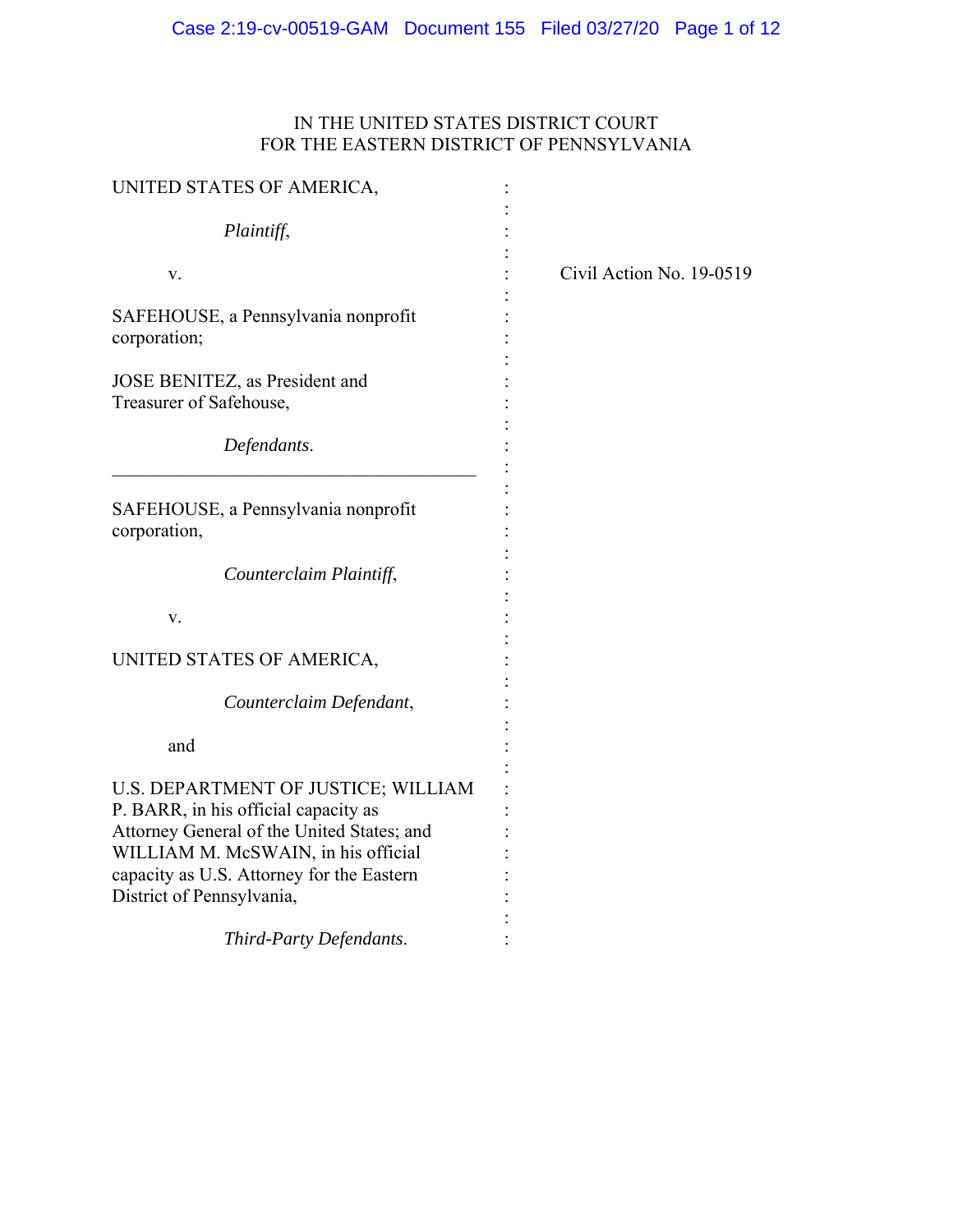## **REPLY IN SUPPORT OF THE UNITED STATES' EMERGENCY MOTION FOR STAY PENDING APPEAL OR FOR AN ADMINISTRATIVE STAY**

 Safehouse's response to the United States' emergency motion for a stay pending appeal asks this Court to make unsupported factual findings, falsely equate supervised drug consumption with drug and alcohol relapse and recovery services, and accept a fiction in which Safehouse's operations would not include the ongoing illegal use of heroin, fentanyl, and other controlled substances. The United States' motion asks only that this Court stay the *effect* of its final order pending the appeal of this case before the legal issues in this case are conclusively resolved. The United States has met its burden to show that a stay is warranted.

As this Court recognized in resolving the parties' dispositive motions, it ruled on "a difficult and complex matter of first impression" in this case. ECF No. 141 at 4. Moreover, the Court's ruling will have an immediate effect on the Philadelphia community and, while not binding on courts in other districts, may have significant and long-ranging effects on the state of addiction treatment and illegal opioid use in this country. This is an issue of national interest. Given this complex, impactful issue of first impression, and the Court's departure from the rulings of five circuit court decisions, the United States has shown that it has a substantial case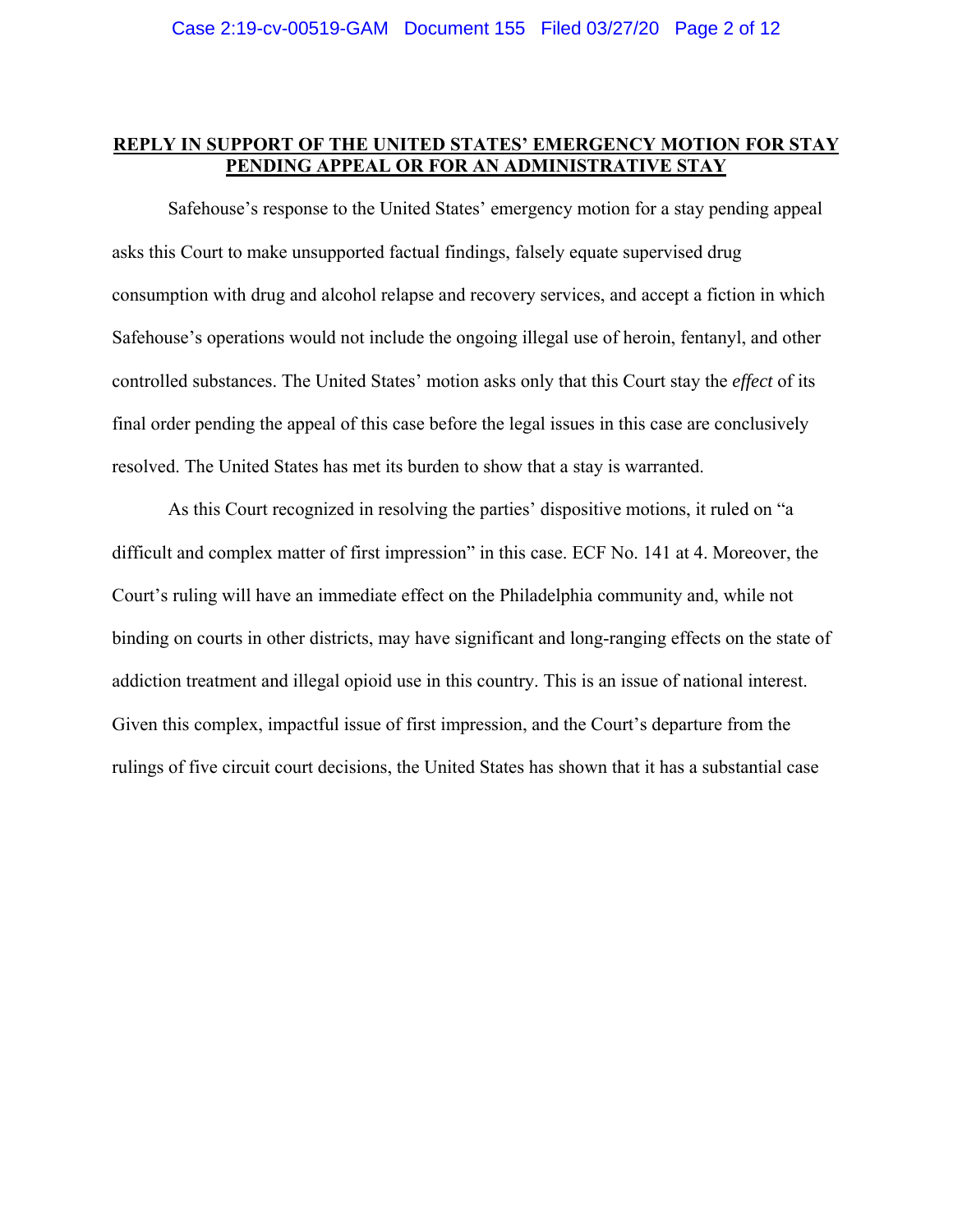## Case 2:19-cv-00519-GAM Document 155 Filed 03/27/20 Page 3 of 12

on the merits and a "reasonable chance, or probability, of winning" on appeal.<sup>1</sup> *Revel AC, Inc. v. IDEA Boardwalk LLC*, 802 F.3d 558, 565 (3d Cir. 2015).

Staying the *effect* of the Court's order and judgment would have the practical effect of maintaining the parties' positions. That is because, over the last 19 months, Safehouse has not opened a consumption room or offered its supervised drug consumption services. This Court should reject Safehouse's attempt to reframe the status quo in this case because *Safehouse itself*  asserted that it would not seek to open a consumption room in Philadelphia until the Court entered a declaratory judgment in its favor. *See* ECF No. 137 at 8; Ex. A, ECF No. 137-1 at ¶ 24. Such a ruling would not, as Safehouse suggests, operate as an injunction in the government's favor. A stay "operates upon the judicial proceeding itself" by "halting or postponing some portion of the proceeding, or by temporarily divesting an order of enforceability." *Nken v. Holder*, 556 U.S. 418, 428-29 (2009). While this may have "some functional overlap with an injunction," in that "[b]oth can have the practical effect of preventing some action before the legality of that action has been conclusively determined," a stay "*temporarily suspend[s] the* 

<sup>&</sup>lt;sup>1</sup> Safehouse confuses the standard for showing a likelihood of success on the merits. It contends the government must show a "probability" of success on the merits, and cites *Revel AC*, the same case cited by the Government. *Revel AC* directs that, to show a "substantial case on the merits" a movant must show a "reasonable chance, or probability, of winning" on appeal. *See Revel AC*, 802 F.3d at 568 (quoting *Singer Mgmt. Consultants, Inc. v. Milgram*, 650 F.3d 223, 229 (3d Cir. 2011) (en banc)). But the Third Circuit further clarified that, "while it is not enough that the chance of success on the merits be better than negligible, the likelihood of winning on appeal *need not be more likely than not*." 802 F.3d at 569 (internal quotation marks and citations omitted and emphasis added). The government has met this burden.

Moreover, *Revel AC* also directed courts to take a sliding-scale approach, in which the probability of success that must be demonstrated is inversely proportional to the balance of harms (and vice versa). 802 F.2d at 570. Because the United States has shown irreparable harm by demonstrating that, if this Court's order is incorrect, Safehouse will violate a statute mandating injunctive relief, the government's burden to show its likelihood of success lessens and it must show "serious questions going to the merits," *id.*, which the government has done. *See* Mot. for Stay at 19-20.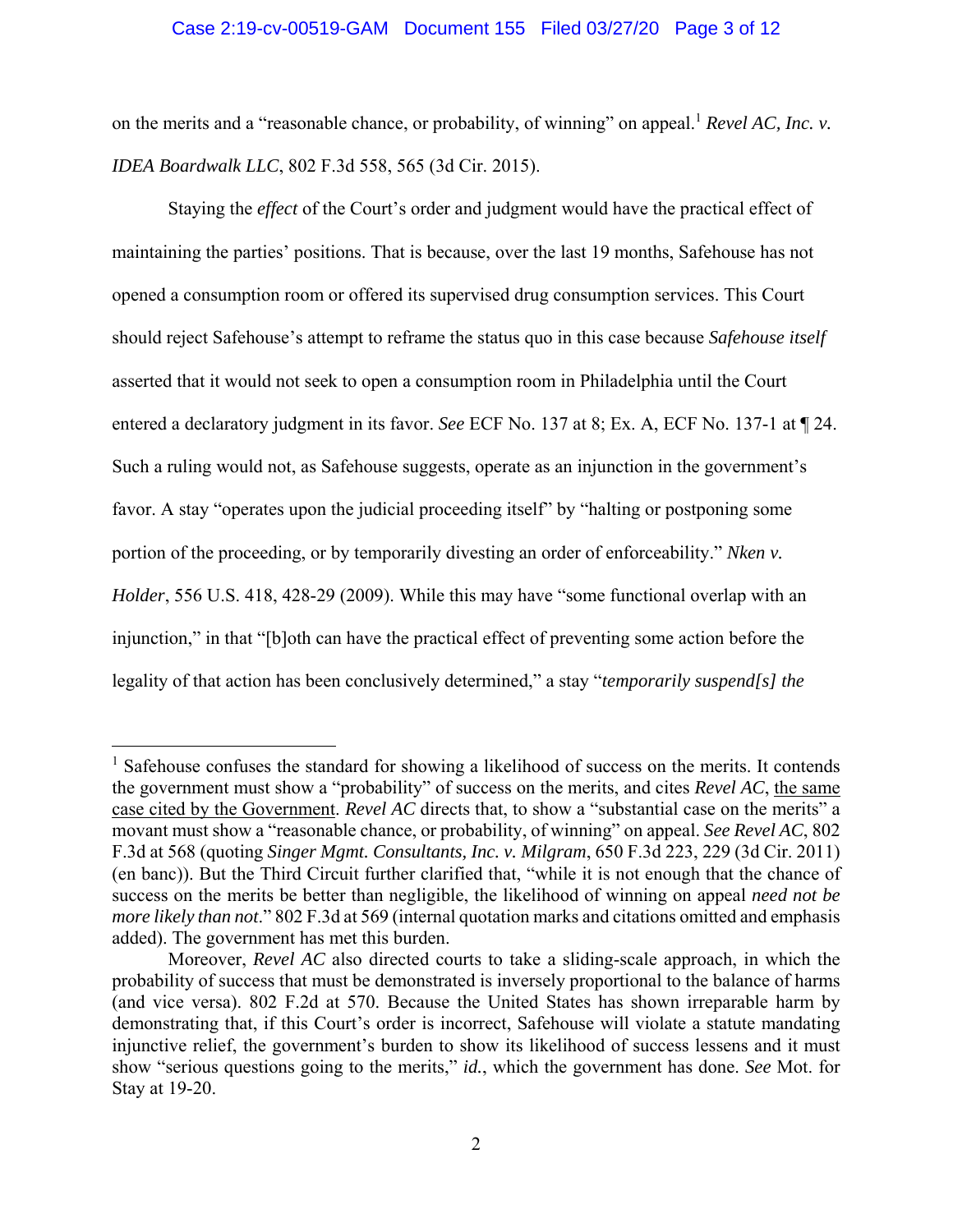## Case 2:19-cv-00519-GAM Document 155 Filed 03/27/20 Page 4 of 12

*source of authority to act*—the order or judgment in question—not by directing an actor's conduct." *Id.* (emphasis added). This is what the government seeks here: a suspension of the judicial alteration of the status quo.2 *See id.* This Court can appropriately award this relief and stay the effect of its order.

The United States has established irreparable harm. Safehouse incorrectly contends that the government must produce evidence that it will suffer irreparable harm absent entry of a stay pending appeal.<sup>3</sup> But where, as here, a governing statute mandates injunctive relief, irreparable harm is presumed. *See Instant Air Freight Co. v. C.F. Air Freight, Inc*., 882 F.2d 797, 803 (3d Cir. 1989); *see also Gov't of V.I. v. V.I. Paving, Inc*., 714 F.2d 283, 286 (3d Cir. 1983). *Cf. Weinberger v. Romero-Barcelo*, 456 U.S. 305, 311-12 (1982) (When a statute "in so many words, or by a necessary and inescapable inference, restricts the court's jurisdiction in equity," a court does not weigh the typical equitable considerations).

This Court must defer to Congress's finding that a violation of § 856(a) would result in irreparable harm. *United States v. Oakland Cannabis Buyers' Co-op.*, 532 U.S. 483, 497-98

 $2$  Safehouse suggests this Court should give no weight to preservation of the status quo. But, it is well-understood that "[t]he 'preservation of the status quo' represents the goal of preliminary injunctive relief in any litigation" and, likewise, the goal of a stay pending appeal. *Ortho Pharm. Corp. v. Amgen, Inc.*, 882 F.2d 806, 813 (3d Cir. 1989) (discussing the propriety of a preliminary injunction pending the outcome of arbitration). While preserving the status quo is not a standalone factor in determining whether an injunction (or a stay) should issue, it is shorthand for the need to protect the integrity of the *process* of resolving a legal issue. *Id.* 

<sup>&</sup>lt;sup>3</sup> The United States rejects Safehouse's narrative that it has "strenuously resisted" development of a factual record in this case. *See* ECF No. 149 at 16, n. 9. Rather, the United States has argued that, regardless of any policy arguments that Safehouse may claim support its planned consumption rooms, its conduct is illegal as a matter of law. This *legal* position regarding application of the CSA does not prevent the government from raising, in support of its motion for a stay, the irreparable harm caused by Safehouse's violation of a statute or the multiple injuries that Safehouse's conduct will inflict upon the City of Philadelphia, any neighborhood in which Safehouse may locate, and on and the residents, property owners, businesspeople, and children within those neighborhoods.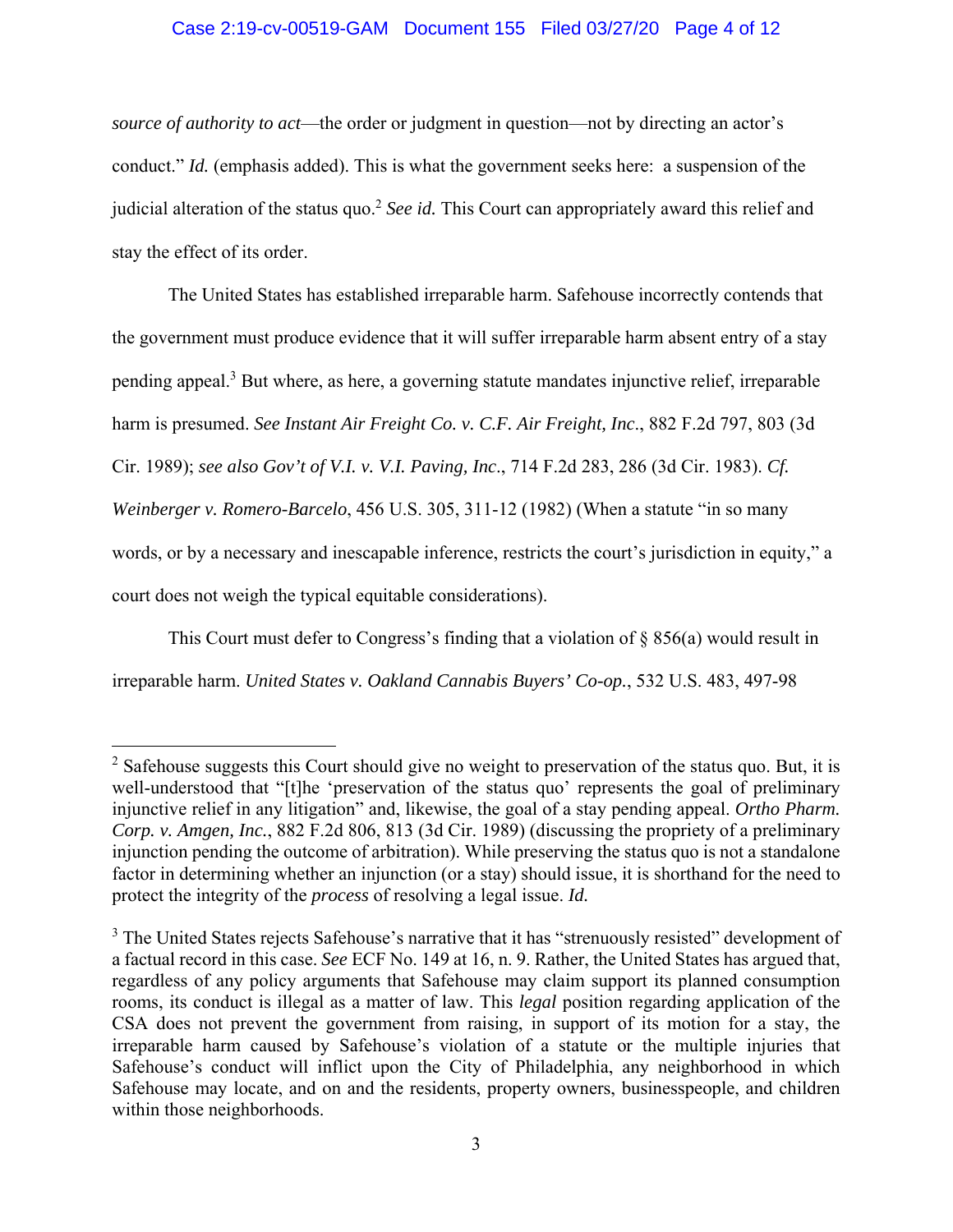(2001); *SEC v. Gentile*, 939 F.3d 549, 556 (3d Cir. 2019) (where acts of Congress explicitly provide for injunctions, "courts must account for the policy judgments exemplified by those statutes when exercising their equitable discretion"). Section 856(f) provides that "[a]ny person who violates subsection (a) *shall* be subject to declaratory and injunctive remedies as set forth in [21 U.S.C. § 843(f)]." (emphasis added). Thus, should this Court's interpretation of § 856(a)(2) be overruled, this Court can presume that a violation of  $\S 856(a)(2)$  constitutes irreparable harm. *See Gentile*, 939 F.3d at 557-58. *Compare TVA v. Hill*, 437 U.S. 153, 180 (1978) (traditional equitable discretion foreclosed by "shall" language in statute) *with eBay Inc. v. MercExchange, L.L.C.*, 547 U.S. 388, 391-92 (2006) (courts weigh traditional equitable factors where statute provides that a court "may" grant injunctive relief). *Cf. Galgay v. Beaverbrook Coal Co.*, 105 F.3d 137, 140 (3d Cir. 1997) (plain language of statute, including "shall" directive, limits court's considerations). Safehouse ignores the Congressional determination, formalized in statute, that a violation of § 856(a)(2) *will* constitute irreparable harm to the public.

Safehouse also asks this Court to ignore "the underlying substantive policy" in the Controlled Substances Act ("CSA"), which this Court must consider in determining whether a stay is appropriate. *Amoco Prod. Co. v. Vill. of Gambell*, 480 U.S. 531, 543 (1987); *see also Nat'l Wildlife Fed'n v. Burford*, 835 F.2d 305, 337 (D.C. Cir. 1987) (consideration of irreparable harm "is of course defined in terms of the evil that the particular statute was designed to prevent"). The underlying substantive policy of the CSA supports issuance of a stay. In enacting the CSA, Congress declared that "[t]he illegal . . . possession and improper use of controlled substances have a substantial and detrimental effect on the health and general welfare of the American people." 21 U.S.C.S. § 801. Safehouse suggests this Court should ignore this clear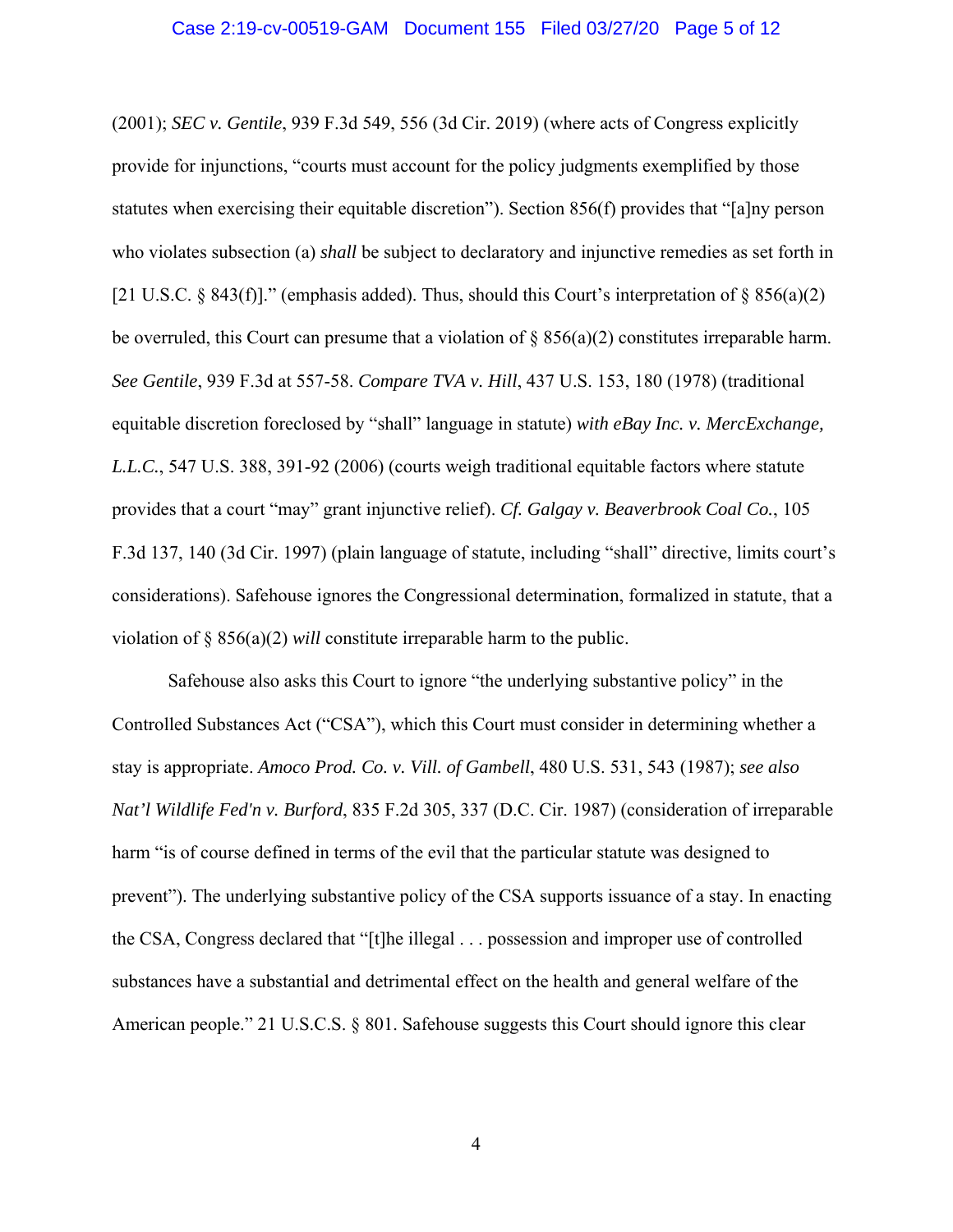## Case 2:19-cv-00519-GAM Document 155 Filed 03/27/20 Page 6 of 12

statement of purpose and disregard the concentrated illegal possession and improper use of controlled substances that will occur within Safehouse's walls.

Safehouse does not dispute that its users will illegally possess and use dangerous drugs in its facility. Safehouse's consumption rooms will involve the open and ongoing use of illegal heroin and fentanyl. But Congress has clearly spoken about the illegality of this conduct and the harm it inflicts on the public. A district court cannot "override Congress' policy choice, articulated in a statute as to what behavior should be prohibited." *United States v. Oakland Cannabis Buyers' Co-op.*, 532 U.S. 483, 497 (2001). "Once Congress, exercising its delegated powers, has decided the order of priorities in a given area, it is . . . for the courts to enforce them when enforcement is sought." *Id.* (citing *Hill*, 437 U.S. 153, 194). Thus the government need not put on evidence about the harm to the public from illegal drug use: Congress has already determined that this harm exists. The deference this Court must give to Congress's statutory determination is especially important where, as here, Safehouse only seeks to protect the interests of its founders and its potential users, without considering the interests of the public at large, including Philadelphians' interests in being free from crime and disorder in the locations around their schools and homes.<sup>4</sup>

Furthermore, this Court can consider the harm that supervised injection sites have wrought in other cities. The Court can take judicial notice of evidence in the public record,

<sup>&</sup>lt;sup>4</sup> Safehouse derisively suggests that the United States should not be concerned about the detrimental impacts that Safehouse's facility will inflict on the community, suggesting that this is a "local" issue about which the federal government has no concern. ECF No. 149 at 19. But the citizens of this city rely on the federal government, the Department of Justice, and their local United States Attorney's Office to enforce federal law and thereby effectuate the will of their elected Senate and Congressional representatives. Here, the Department of Justice is vindicating Philadelphians' interest in remaining free from concentrated illegal drug use, consistent with Congress's determination that such conduct is illegal. 21 U.S.C. § 856(a)(2).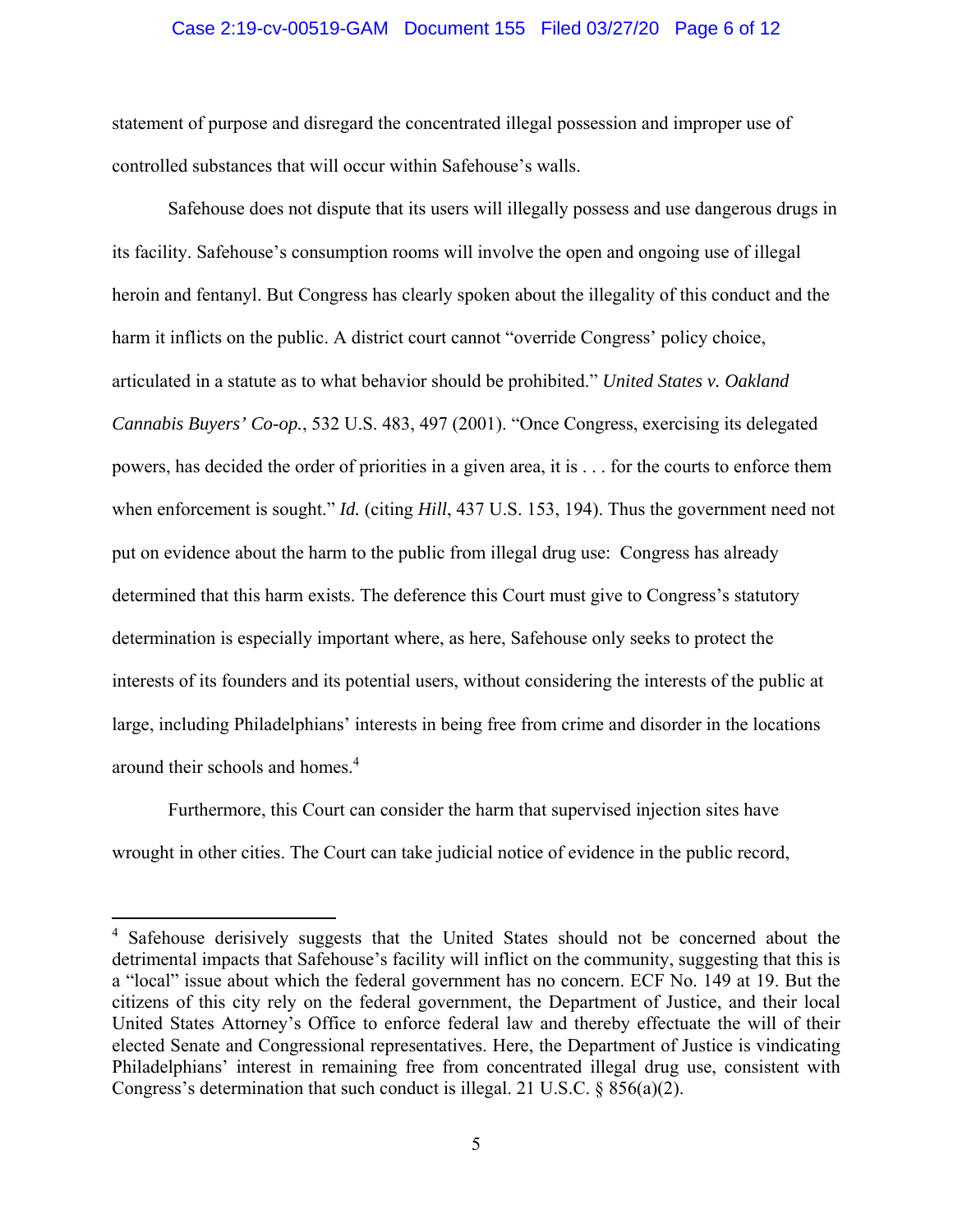## Case 2:19-cv-00519-GAM Document 155 Filed 03/27/20 Page 7 of 12

including news media stories, reports of governmental entities, and academic studies showing that consumption rooms bring crime and disorder where they are opened.

In recent weeks, health officials in Alberta released a report about the impacts that Calgary consumption rooms have had on the neighborhoods in which they are located.<sup>5</sup> The report uncovered increased needle debris, increased reports of crime, and "open defecation and urination in public spaces" within the immediate vicinity of consumption rooms.<sup>6</sup> *Id.* at p.iii, 12, 25-27, 38. The increased crime includes drug traffickers who "appear to be openly conducting their business unabated near the [sites] due to a burgeoning client base" and theft, prostitution, and breaking and entering by drug users. *Id.* at 35. The report found that consumption rooms "exacerbate existing social problems and encourage a higher concentration of drug users and trafficking within those areas." *See id.* In short, this report validates and reinforces the very

<sup>5</sup> *See* Alberta Health, Government of Alberta, Supervised Consumption Services Review Committee "*Impact: A socio-economic review of supervised consumption sites in Alberta*" (March 2020) available at:

https://open.alberta.ca/dataset/dfd35cf7-9955-4d6b-a9c6-60d353ea87c3/resource/11815009- 5243-4fe4-8884-11ffa1123631/download/health-socio-economic-review-supervisedconsumption-sites.pdf.

<sup>&</sup>lt;sup>6</sup> Pursuant to Federal Rule of Evidence 201(b), a court may "judicially notice a fact that is not subject to reasonable dispute because it . . . can be accurately and readily determined from sources whose accuracy cannot reasonably be questioned." Courts may take judicial notice of matters of public record, including published reports of administrative bodies. *Pension Benefit Guar. Corp. v. White Consol. Indus.*, 998 F.2d 1192, 1197 (3d Cir. 1993); *cf. Benak v. All. Capital Mgmt. L.P.*, 435 F.3d 396, 401 n.15 (3d Cir. 2006) (notice reflects what is in the public realm at the time). Here, it is appropriate for this Court to consider the report of the government of Alberta. *See United States ex rel. Spay v. CVS Caremark Corp.*, 913 F. Supp. 2d 125, 140 (E.D. Pa. 2012) (courts may take judicial notice of government documents published on websites or otherwise). This report also rebuts Safehouse's contention that the government relies on "only speculation that Safehouse will subject the citizens of this City to the risk of 'increased drug use and drug dealing'" or that "the data" shows the opposite. *See* ECF No. 149. The government's assertions are based on the judgment of law enforcement officers and the experiences of other cities.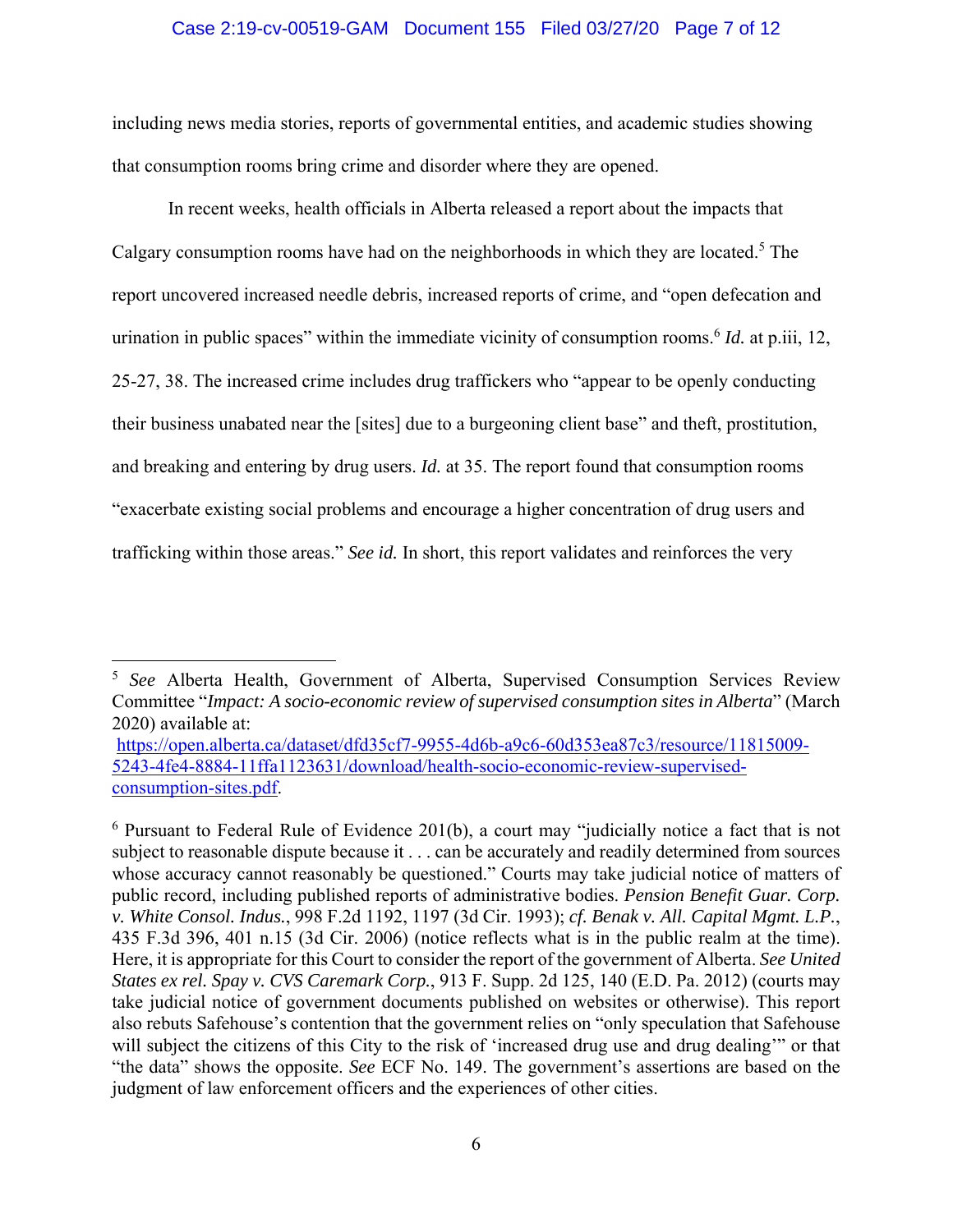## Case 2:19-cv-00519-GAM Document 155 Filed 03/27/20 Page 8 of 12

harms raised by the United States and *amici* neighborhood associations, which Safehouse asks this Court to ignore. $7$ 

In arguing that its interests support denying a stay and maintenance of the status quo, Safehouse asserts that it will serve the public by offering a public health intervention. For this reason, Safehouse apparently contends that this Court should override Congressional judgment that illegal drug use is harmful to the public. This approach is wrong for several reasons.

First, Safehouse misses the mark in discussing cases where alcohol and addiction treatment centers were permitted to open, upon finding that withholding treatment would irreparably harm those suffering from alcoholism or addiction. ECF No. 149 at 22. The government does not seek to prevent Safehouse from providing treatment, including medically assisted addiction treatment, therapy, or the myriad other social services Safehouse contends it aspires to provide. The government's stay motion is directed only at the disputed conduct in this case—supervising the consumption of illegal drugs.

Second, Safehouse makes the same public interest argument that the Supreme Court rejected in *Oakland Cannabis Buyers Coop.* 532 U.S. at 495. There, the Ninth Circuit reversed a district court injunction prohibiting a community collective from distributing marijuana to its patients, directing the district court to weigh the public interest, including the harm in depriving patients of marijuana. The Supreme Court reversed, holding that the "Court of Appeals erred

 $7$  The report also reinforces the government's contention that Safehouse is getting out ahead of the authorities in this area by seeking to open without regulation or practices established by the United States' public health experts. The report reflected concern that Alberta's consumption rooms were operating "with limited oversight" and suggested the creation of a regulatory body that could create "standard operating procedures and regulations addressing conduct, treatment standards, patient identifiers, medical records and outcomes to ensure quality control and accountability" for the sites. *Id.* at 37. Of additional concern, the report noted that, though no overdoses were reported within Calgary's consumption facilities, there was an alarming *increase* of overdose deaths in the area surrounding the facilities. *See id.* at 34.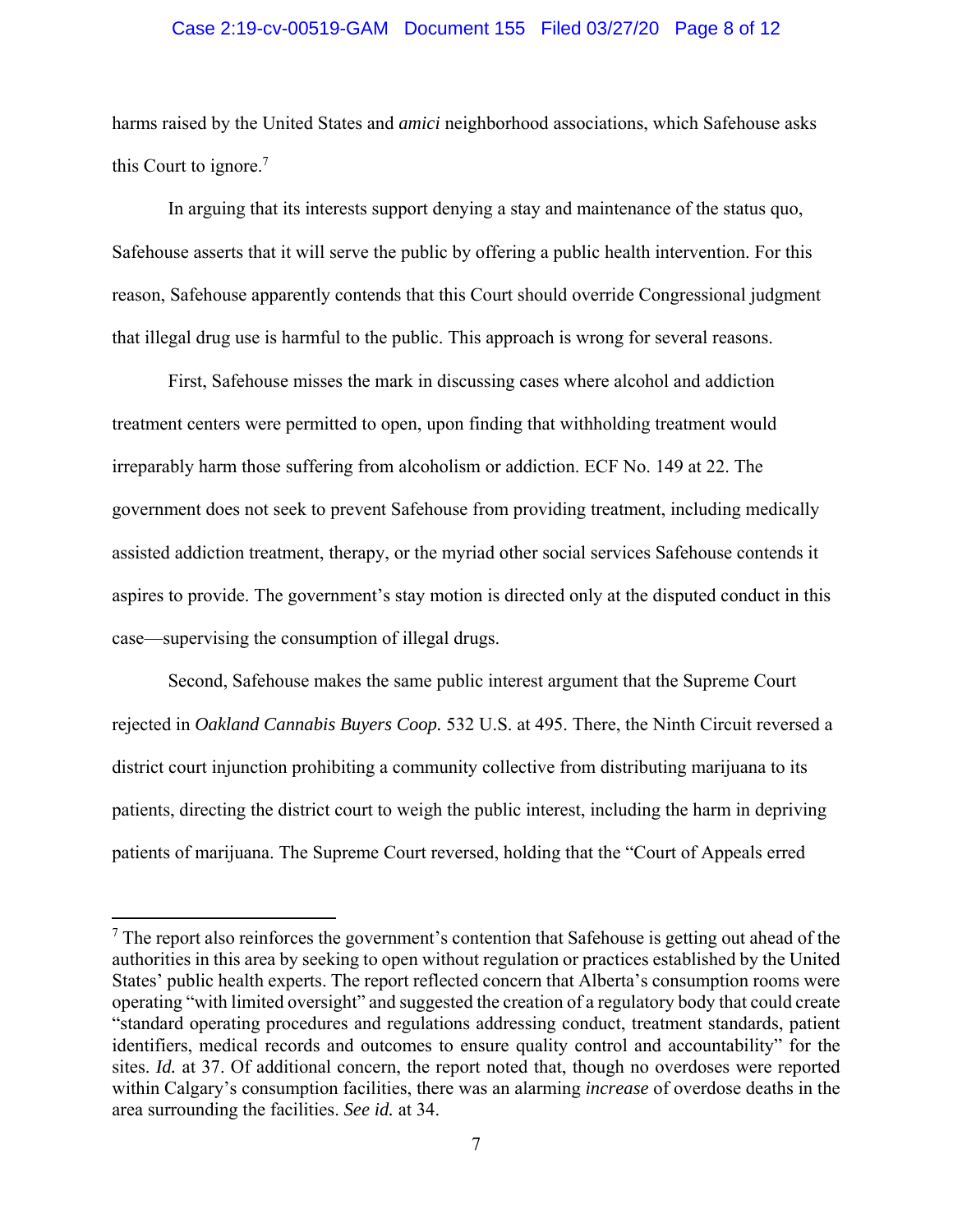## Case 2:19-cv-00519-GAM Document 155 Filed 03/27/20 Page 9 of 12

concerning the factors that the district courts may consider" in exercising equitable discretion. 532 U.S. at 495 (applying another section of the CSA, 21 U.S.C. § 882(a)). The Court ruled that a district court exercising equitable discretion under the CSA *should not* consider "any and all factors that might relate to the public interest or the convenience of the parties, *including the medical needs of the Cooperative's patients.*" *Id.* at 408 (emphasis added). The Court admonished that a district court sitting in equity cannot overrule Congress' policy choice that certain behavior should be prohibited.

While the *Cannabis Buyers* case is distinct in that Safehouse professes no intention to itself distribute or handle illegal drugs, the public interest argument it is making—that its participants must be permitted to use these drugs within Safehouse's facility—is a clear override of Congressional legislation outlawing heroin and illegal fentanyl use. This reflects the fundamental tension in this case: even if this Court is correct and Safehouse's activity does not violate the CSA, its operations will invite many others to do so, which Congress has prohibited.

The Religious Freedom Restoration Act (RFRA) also does not provide a basis to deny a stay in this case. RFRA prevents the federal government from "substantially burden[ing] a person's exercise of religion" unless the government "demonstrates that application of the burden to the person—(1) is in furtherance of a compelling government interest; and (2) is the least restrictive means of furthering that compelling government interest." 42 U.S.C. § 2000bb-1(a), (b). Here, the government is not asking for an injunction against Safehouse and is not threatening prosecution against Safehouse pending appeal. Suspending *the effect of this Court's order* effectively, in this case, the Court's stamp of approval for Safehouse's conduct—is not the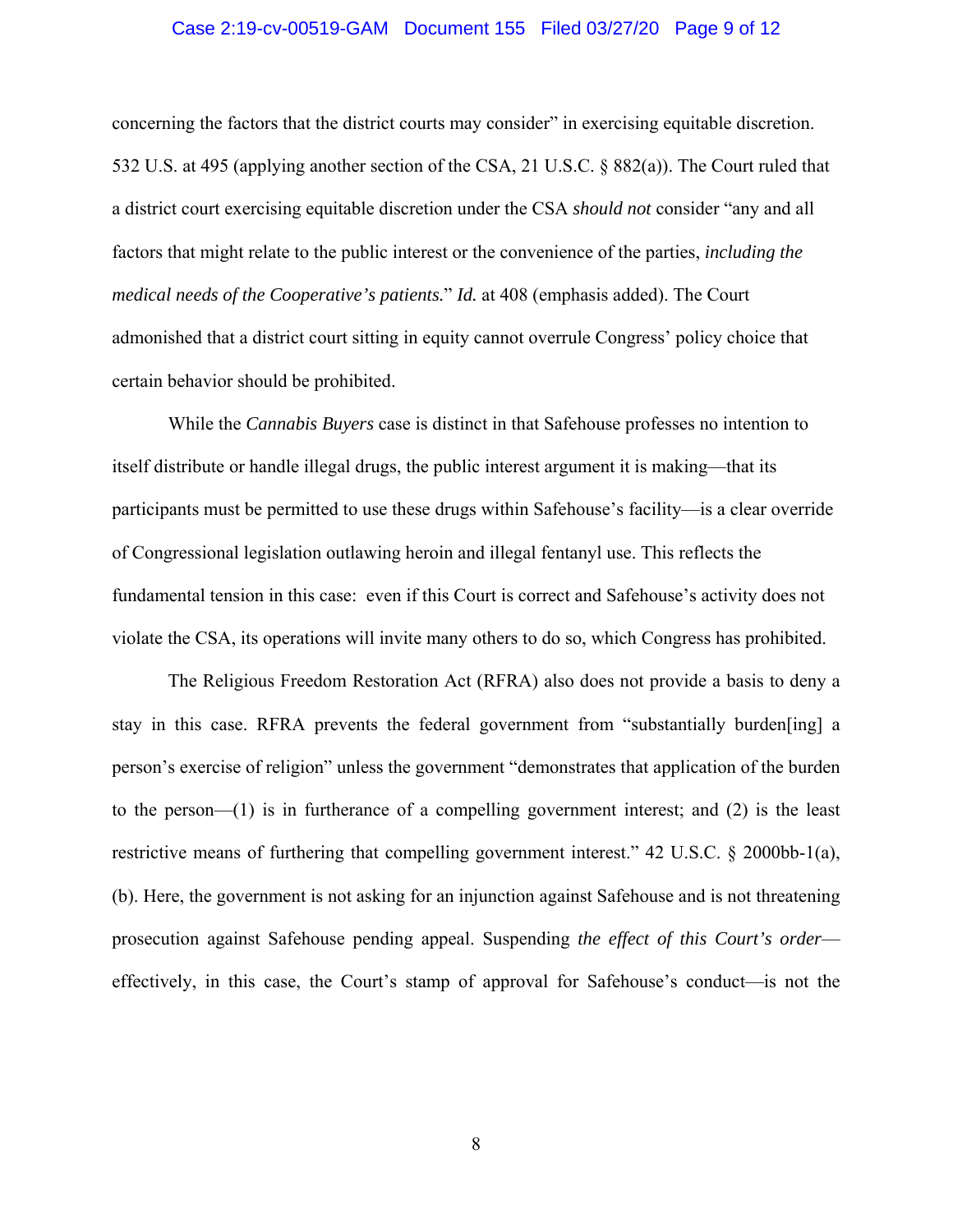### Case 2:19-cv-00519-GAM Document 155 Filed 03/27/20 Page 10 of 12

equivalent of federal government action that could be deemed to burden Safehouse, under any understanding of RFRA. $8$ 

Last, Safehouse will not be substantially harmed by a stay of this Court's order, which would merely preserve the status quo until appellate review is complete. As Safehouse references in its brief, it faces additional obstacles to opening, beyond this Court's entry of a stay. This includes vocal opposition by community groups, the cancelation of its lease in South Philadelphia, and a pending Philadelphia City Council bill that would amend the city's health code to classify supervised injection sites as "nuisance health establishments" and prevent a supervised injection site from opening without providing six-months advance notice and obtaining approval from the surrounding community. Thus, this Court's imposition of a stay will not substantially harm Safehouse. Nevertheless, even though City Council or the Pennsylvania legislature may act to hamper Safehouse's opening, the government maintains that a stay is appropriate in this case to ensure that the status quo remains in place while both parties await a conclusive determination on appeal about the legality of Safehouse's activity.

The government and the public have an interest in maintaining the status quo while the Third Circuit considers whether Safehouse's radical, unproven, and unprecedented facility is illegal. Because the government has strong arguments and a substantial case on the merits, the United States respectfully requests this Court stay the effect of its judgment pending appeal and preserve that status quo.

 In the alternative, should the Court deny the government's motion for a stay, the United States moves this Court to impose a temporary stay while the United States moves for a stay in

 $8$  The United States maintains its arguments that, in any event, RFRA is not applicable to Safehouse or its proposed conduct in this case as a matter of law, as set forth in the government's motion for judgment on the pleadings. *See* ECF No. 47.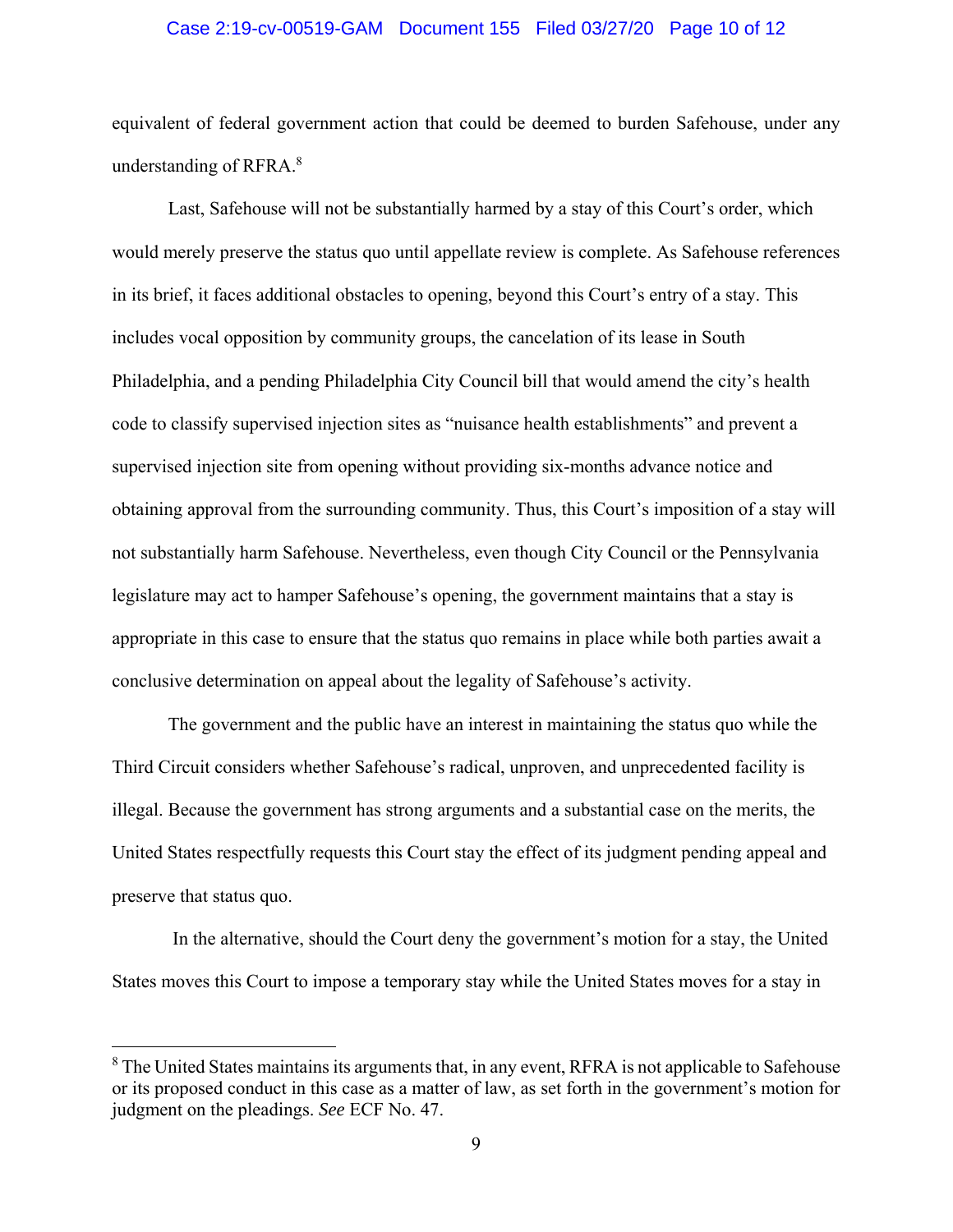the Third Circuit, up to and including the date that the Third Circuit rules on the government's

stay motion.

Dated: March 27, 2020 Respectfully submitted,

JOSEPH H. HUNT Assistant Attorney General Civil Division

GUSTAV W. EYLER Branch Director Consumer Protection Branch

ALEXANDER K. HAAS **Director** Federal Programs Branch

ANDREW E. CLARK Assistant Director Consumer Protection Branch

JACQUELINE COLEMAN SNEAD Assistant Director Federal Programs Branch

DANIEL K. CRANE-HIRSCH Trial Attorney Consumer Protection Branch

*Co-Counsel for the United States*

WILLIAM M. McSWAIN United States Attorney

*/s/ Gregory B. David*\_\_\_\_\_\_\_\_\_\_\_\_\_\_\_\_\_\_ GREGORY B. DAVID Assistant United States Attorney Chief, Civil Division

*/s/ Erin E. Lindgren* \_\_\_\_\_\_\_\_\_\_\_\_\_\_\_

JOHN T. CRUTCHLOW BRYAN C. HUGHES ERIN E. LINDGREN Assistant United States Attorneys Eastern District of Pennsylvania 615 Chestnut Street, Suite 1250 Philadelphia, PA 19106-4476 TEL: (215) 861-8200 FAX: (215) 861-8618

*Counsel for the United States*